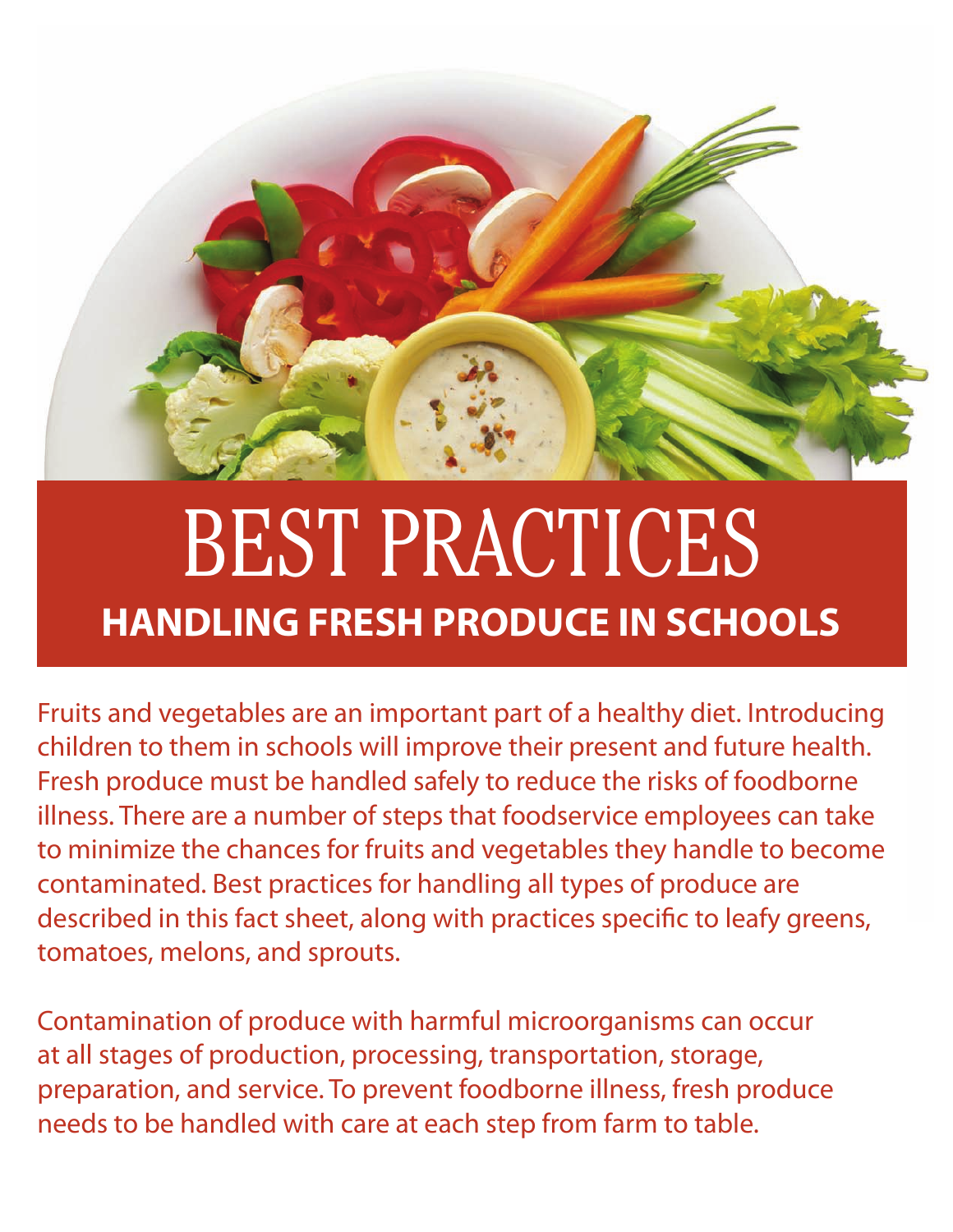# Recommendations For Handling Fresh Produce

### **PURCHASING AND RECEIVING**

- O Use purchasing specifications that include food safety requirements, such as maintaining produce at the proper temperature, maintaining clean and pest-free storage areas and delivery vehicles, and complying with federal and state food safety laws and regulations.
- O Ensure suppliers are getting produce from licensed, reputable sources.
- O Check storage and handling practices of vendors.
- O Establish procedures for inspecting and accepting or rejecting incoming deliveries. Procedures should include checking the condition of the fresh produce and the transportation vehicles to make sure specifications are met.

### **WASHING AND PREPARATION**

- O Inspect produce for obvious signs of soil or damage prior to cutting, slicing, or dicing. When in doubt about damaged produce, either cut away the affected areas or do not use the item.
- O Wash produce before serving or cutting using either:

Continuous running water.

Chemical disinfectants, used according to the manufacturer's label instructions for recommended concentration and contact time. *Note: Do not soak produce or store in standing water.* 

- Do not rewash packaged produce labeled "ready-to-eat," "washed," or "triple washed."
- O Wash thoroughly with hot soapy water all equipment, utensils, and food contact surfaces that come into contact with cut produce. Rinse, sanitize, and air-dry before use.

#### **HAND HYGIENE**

- O Wash hands thoroughly with soap and water before handling or cutting fresh produce. Rewash hands after breaks, visiting restrooms, sneezing, coughing, handling trash or money, or anytime hands become soiled or otherwise contaminated.
- O Use a barrier such as gloves, deli paper, or an appropriate utensil to touch ready-to-eat produce. *Note: This does not eliminate the need for frequent proper handwashing.*
- O Always wash hands before putting on disposable gloves.
- O Change disposable gloves anytime the gloves may have been contaminated or when changing tasks.
- $\bullet$  Do not wash or reuse disposable gloves.
- O Change disposable gloves if they are torn or damaged.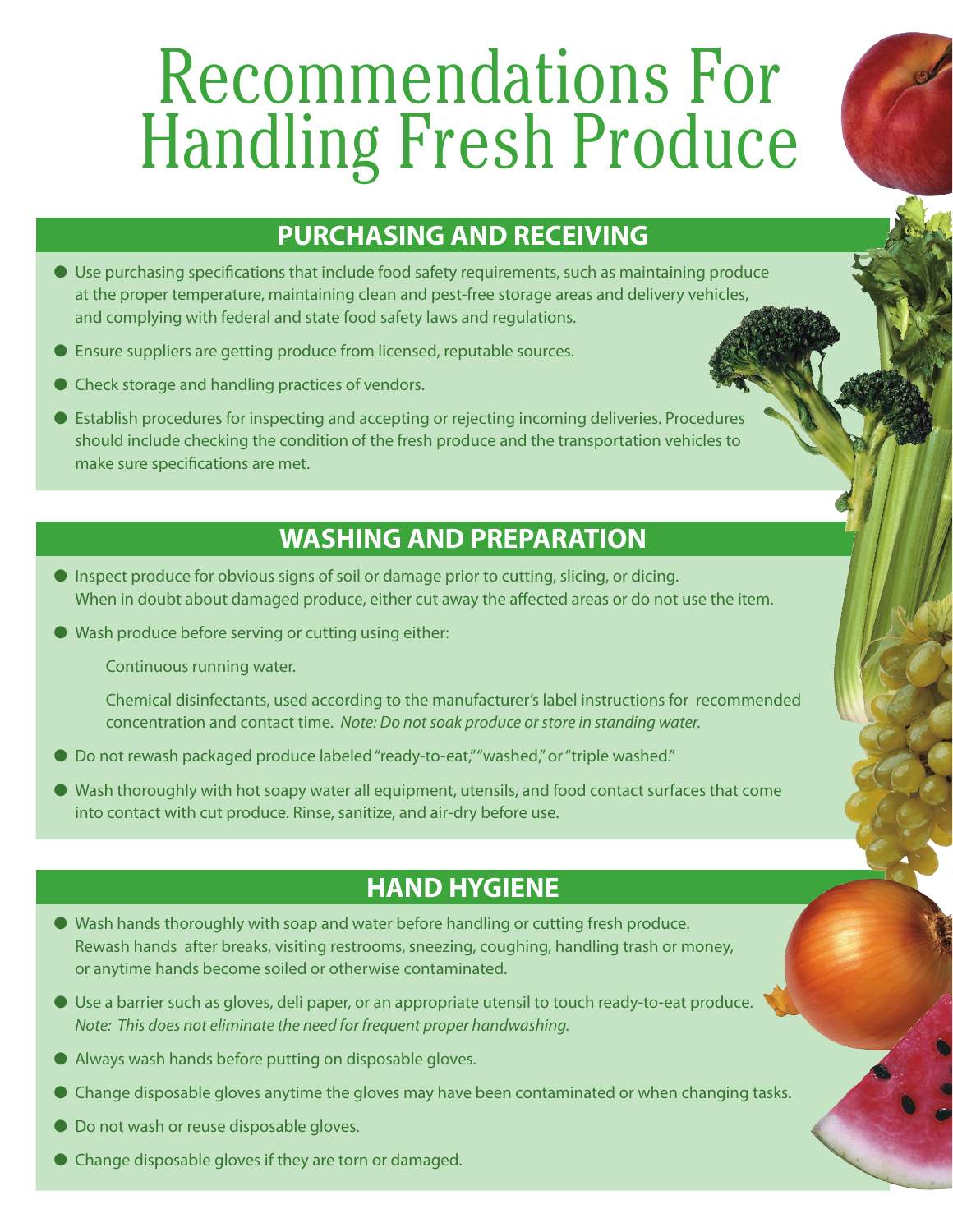#### **SERVING**

- O Do not store produce in direct contact with ice or water while on display on serving lines and salad bars.
- O Mark the time when cut produce is displayed without refrigeration. Display cut produce for a maximum of 4 hours if not in a refrigeration unit or containers surrounded by ice. Discard any uneaten produce at the end of 4 hours.
- Greate safe salad bars and self-service lines by taking the following actions:
	- Protect food with sneeze guards or food shields in a direct line between the food and the mouth or nose, usually 14 to 18 inches above the food.
	- Use cleaned and sanitized long-handled tongs, spoons, and ladles so bare hands do not touch food and the utensils do not drop into the serving pans.
	- Change utensils periodically.
	- Set up the salad bar or self-service line as close to mealtime as possible to reduce the time that produce sits out.
	- Keep cold foods at or below 41°F in a refrigeration unit or surrounded by ice.
	- Monitor and document the internal temperature of self-service items every 30 minutes as with other foods on the service lines.
	- Clean up spills promptly. Wiping cloths should be stored in sanitizing solution and laundered daily.
	- Teach children salad bar etiquette. Assign an adult to monitor the salad bar and self-service line to make sure the customers—especially children—are not touching food with their hands, tasting food while in line, putting their heads under the sneeze guard, or returning food items.
	- Clearly label all salad dressings and other containers to discourage tasting.
	- Never add freshly prepared food to food already on salad bars and self-service lines.

#### **STORAGE**

- O Maintain produce at the temperature recommended for the variety and particular stage of ripeness.
- O Store produce at least 6 inches off the floor, including in walk-in refrigerators.
- O Store produce in a covered container and above other items that might cause contamination.
- O Follow manufacturer's instructions for the product such as "keep refrigerated" or "best if used by."
- O Establish a policy for produce that is cut in-house to specify how long the refrigerated cut product may be used. Mark the product with "prepared on" or "use by" date.
- O Wash produce just before preparation, not before storage.

### **TRAINING AND GENERAL FOOD SAFETY PRACTICES**

- O Develop training programs to teach the importance of food safety and proper handling of produce to all food handlers.
- O Practice good food safety and food handling techniques to prevent cross-contamination.